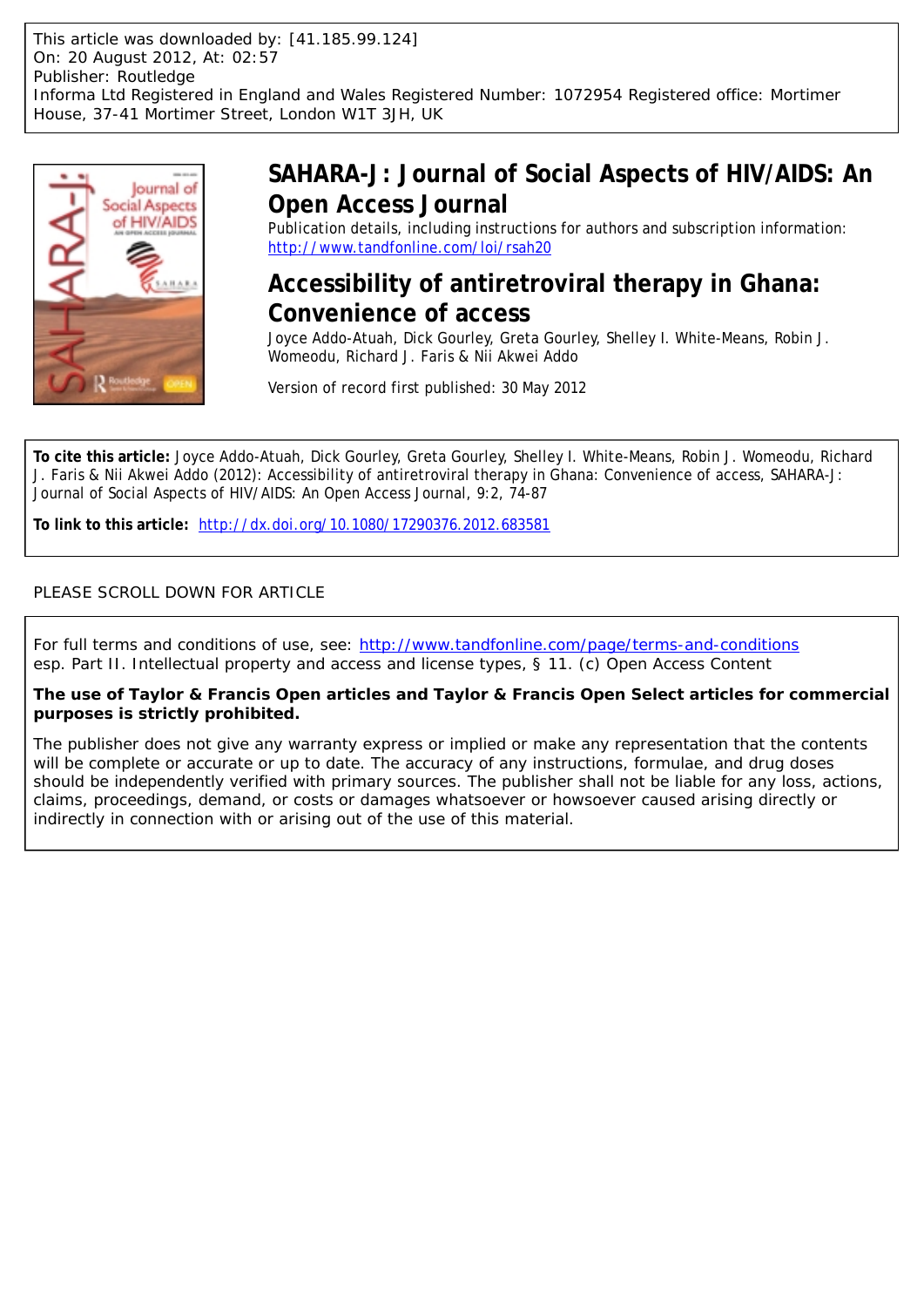## Accessibility of antiretroviral therapy in Ghana: Convenience of access

Joyce Addo-Atuah, Dick Gourley, Greta Gourley, Shelley I. White-Means, Robin J. Womeodu, Richard J. Faris, Nii Akwei Addo

## Abstract

The convenience of accessing antiretroviral therapy (ART) is important for initial access to care and subsequent adherence to ART. We conducted a qualitative study of people living with HIV/AIDS (PLWHA) and ART healthcare providers in Ghana in 2005. The objective of this study was to explore the participants' perceived convenience of accessing ART by PLWHA in Ghana. The convenience of accessing ART was evaluated from the reported travel and waiting times to receive care, the availability, or otherwise, of special considerations, with respect to the waiting time to receive care, for those PLWHA who were in active employment in the formal sector, the frequency of clinic visits before and after initiating ART, and whether the PLWHA saw the same or different providers at each clinic visit (continuity of care). This qualitative study used in-depth interviews based on Yin's case-study research design to collect data from 20 PLWHA and 24 ART healthcare providers as study participants.

- . Reported travel time to receive ART services ranged from 2 to 12 h for 30% of the PLWHA.
- . Waiting time to receive care was from 4 to 9 h.
- . While known government workers, such as teachers, were attended to earlier in some of the centres, this was not a consistent practice in all the four ART centres studied.
- . The PLWHA corroborated the providers' description of the procedure for initiating and monitoring ART in Ghana.
- . PLWHA did not see the same provider every time, but they were assured that this did not compromise the continuity of their care.

Our study suggests that convenience of accessing ART is important to both PLWHA and ART healthcare providers, but the participants alluded to other factors, including open provider–patient communication, which might explain the PLWHA's understanding of the constraints under which they were receiving care. The current nation-wide coverage of the ART programme in Ghana, however, calls for the replication of this study to identify possible perception changes over time that may need attention. Our study findings can inform interventions to promote access to ART, especially in Africa.

Keywords: antiretroviral therapy, ART, access, convenience of accessing ART, HIV/AIDS treatment and care, Ghana

# Résumé

La commodité d'accès à la thérapie antirétrovirale (ARV) est importante pour l'accès aux soins initiaux et l'adhérence à la thérapie ARV. Nous avons mené une étude qualitative des personnes vivant avec le VIH/ SIDA (PVVIH) et les fournisseurs de soins de santé ARV au Ghana en 2005. L'objectif de cette étude était d'explorer comment les participants percevaient l'accès à l'ARV pour les PVVIH au Ghana. L'aisance d'accès a été évaluée par le chemin parcouru pour avoir accès aux services de santé et le temps d'attente pour recevoir des soins, la disponibilité, ou par ailleurs des considérations particulières concernant le temps d'attente pour recevoir des soins, pour les PVVIH qui avaient un emploi en plein temps dans le secteur formel, la fréquence des visites à la clinique avant et après l'initiation du traitement antirétroviral, ou si le PVVIH a vu les mêmes ou différents fournisseurs à chaque visite à la clinique (la continuité des soins). Cette étude qualitative a utilisé des entretiens approfondis basés sur le protocole expérimental d'étude de cas de Yin pour recueillir des données de 20 PVVIH et 24 prestataires de soins ARV qui ont participé à cette étude

- · Le chemin parcouru pour recevoir des ARV était de 2 à 12h pour 30% des PVVIH.
- Le temps d'attente pour recevoir les soins était de 4 à 9 h.

Joyce Addo-Atuah, BPharm, MSc, PhD, Assistant Professor, Touro College of Pharmacy, New York, USA. She was a PhD candidate at the University of Tennessee (UT), Memphis, USA, when the study was undertaken in Ghana.<br>**Dick Gourley**, PharmD, Professor and Dean, UT College of Pharmacy during the study and major research advisor.<br>**Greta Gourley**, PharmD/PhD, retired Ass

Shelley I. White-Means, PhD, Professor and Chair, Health Outcomes and Policy Research Division of UT College of Pharmacy at time of the study and research advisor.

Robin J. Womeodu, MD, F.A.C.P., Associate Professor of Internal Medicine and Preventive Medicine at UT College of Medicine at time of study and research advisor.

Richard J. Faris, Assistant Professor at UT College of Pharmacy at time of study and research advisor.

Nii Akwei Addo, MB, ChB, MPH, Programme Manager, National AIDS/STI Control Programme (NACP) in Ghana since 2003 and research partner. Correspondence to: joyce.addo-atuah@touro.edu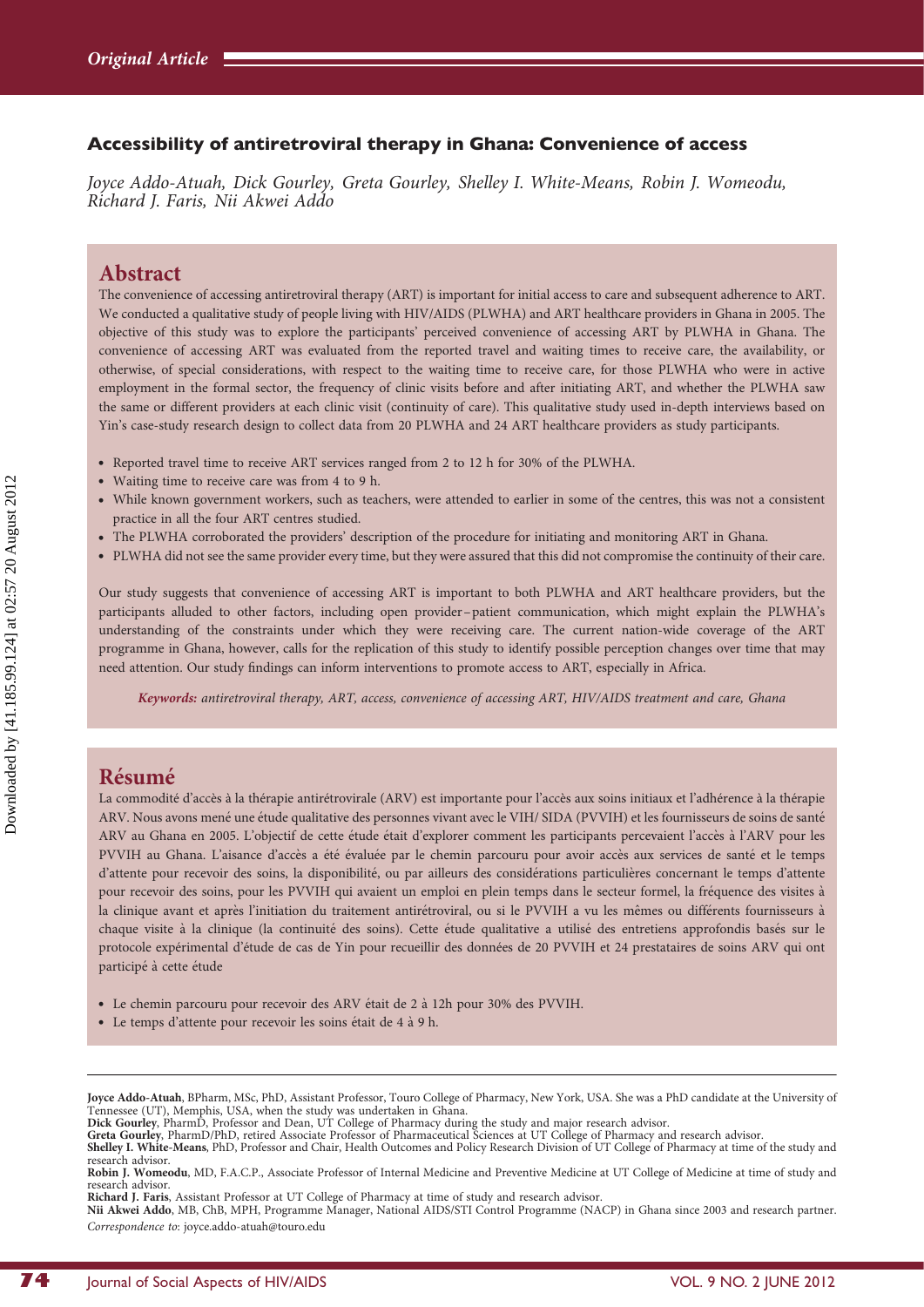- · Les fonctionnaires tels que les enseignants recevaient plus rapidement des soins dans certains centres; mais ce n'était pas une pratique constante dans tous 4 les centres ARV examinés.
- · Les PVVIH corroboraient la description des fournisseurs sur la procédure d'initiation et de contrôle du traitement ARV au Ghana.
- Les PVVIH ne voyaient pas les mêmes fournisseurs à chaque fois, mais ils ont été rassurés sur le fait que ca ne compromettait pas la continuité de leurs soins.

Notre étude montre que la facilité d'accès au traitement ARV est important à la fois pour les PVVIH et les fournisseurs de soins ARV, mais les participants ont fait allusion à d'autres facteurs, y compris un dialogue ouvert patient- fournisseur de soins, qui pourrait aider les PVVIH à comprendre les contraintes dans lesquelles ils recevaient des soins. L'actuelle couverture nationale du programme ARV au Ghana, appelle au renouvellement de cette étude afin d'identifier les changements de perception possibles au fil du temps qui nécessiteraient qu'on y accorde une attention particulière. Nos résultats d'étude peuvent guider les interventions visant à promouvoir l'accès au traitement antirétroviral, particulièrement en Afrique.

Mots clés: La thérapie antirétrovirale, ARV, l'accès, la commodité d'accès à l'ARV, le traitement et les soins VIH/SIDA, Ghana

# Introduction

Antiretroviral therapy (ART) has effectively decreased HIV/AIDSrelated morbidity and mortality and improved the quality of life of people living with HIV/AIDS (PLWHA), enabling them to live productive lives (Keiser, Nassar, Kvanli, Turner, Smith & Skiest 2001; Messeri, Lee, Abramson, Aidala, Chiasson & Jessop 2003; van Sighem, van de Wiel, Ghani, Jambroes, Reiss, Gyssens, et al. 2003). Challenges, including inadequate skilled health manpower and resources for initiating and monitoring therapy, among others, were key concerns regarding ART availability in developing countries (Hongoro & McPake 2004; Kober & Van Damme 2004). These concerns were particularly true for sub-Saharan Africa, which carries the greatest burden of the HIV/AIDS pandemic (McCoy, Chopra, Loewenson, Aitken, Ngulube, Muula, et al. 2005; Muula 2004). Medication costs, regimen complexities, toxicity and adherence challenges, and the risk of the development of resistance to antiretrovirals (ARVs) were some of the initial major concerns (Nachega 2002; Ritzenthaler 2005).

Despite the initial concerns of the global community, ART adherence rates, virologic and immunologic response to treatment, and other outcomes comparable to those obtained in more developed settings have been reported in ART pilot programmes in resourcelimited settings (Djomand, Roels, Ellerbrock, Hanson, Diomande, Monga, et al. 2003; Etard, Ndiaye, Thierry-Mieg, Gueye, Gueye, Laniece, et al. 2006; Koenig, Leandre & Farmer 2004; Laurent, Diakhate, Gueye, Toure, Sow, Faye, et al. 2002; Libamba, Makombe, Mhango, Ascurra, Limbambala, Schouten, et al. 2006; Weidle, Malamba, Mwebaze, Sozi, Rukundo, Downing, et al. 2002).

ARV medications costs have fallen substantially in the global market place, making them much more affordable to developing countries (Alcorn 2006, 2007; Bill & Belinda Gates Foundation 2010; Reuters 2007; The Global Fund 2010; The United States President Emergency Fund for AIDS Relief 2010; World Health Organization 2003). However, studies conducted in Botswana, Tanzania, and Uganda, among others, have demonstrated that the costs of the medications are not the only challenges that PLWHA face in accessing ART (Hardon, Akurut, Comoro, Ekezie, Irunde, Gerrits, et al. 2007; Mshana, Wamoyi, Busza, Zaba, Changalucha, Kaluvya, et al. 2006). Even when medications are provided free of charge, transportation

costs to receive care, lack of personal resources for feeding, and long waiting times to receive care are some challenges that have been reported with respect to accessing ART in sub-Saharan Africa (Hardon et al. 2007; Mshana et al. 2006). These issues have implications for both the initial access to ART and the long-term adherence to ART in these settings, especially in the era of national scale-ups of ART programmes. Furthermore, factors related to access to care, including ART, may be contextual in nature, in that factors deemed very important to access to PLWHA in one care setting may not be judged in the same light by PLWHA in another setting and hence the need to explore these access-related factors in Ghana to build on the currently available literature.

The goal of this study was to explore the convenience of accessing ART from the perspectives of PLWHA receiving care, including ART in Ghana, and ART healthcare providers during the pilot stage of the ART programme in Ghana.

#### The context of the study: the START project in Ghana

The Support and Treatment for Antiretroviral Therapy (START) project in Ghana began at two 'ART Learning Sites' in Ghana in June 2003. The project was expanded to two teaching hospitals in Accra and Kumasi in December 2003 and February 2004, respectively (National AIDS/STI Control Programme 2003).

The project provided a comprehensive package of services to careseekers including the following:

- . voluntary counselling and testing (VCT);
- . prevention of mother-to-child transmission (PMTCT);
- . management of opportunistic infections (OIs) including tuberculosis (TB);
- . ART;
- . sexually transmitted infection (STI) management; and
- . home-based care (National AIDS/STI Control Programme 2003).

For 1 month's supply of medications (ARVs), prophylaxis/ treatment of OIs, and needed laboratory tests and treatment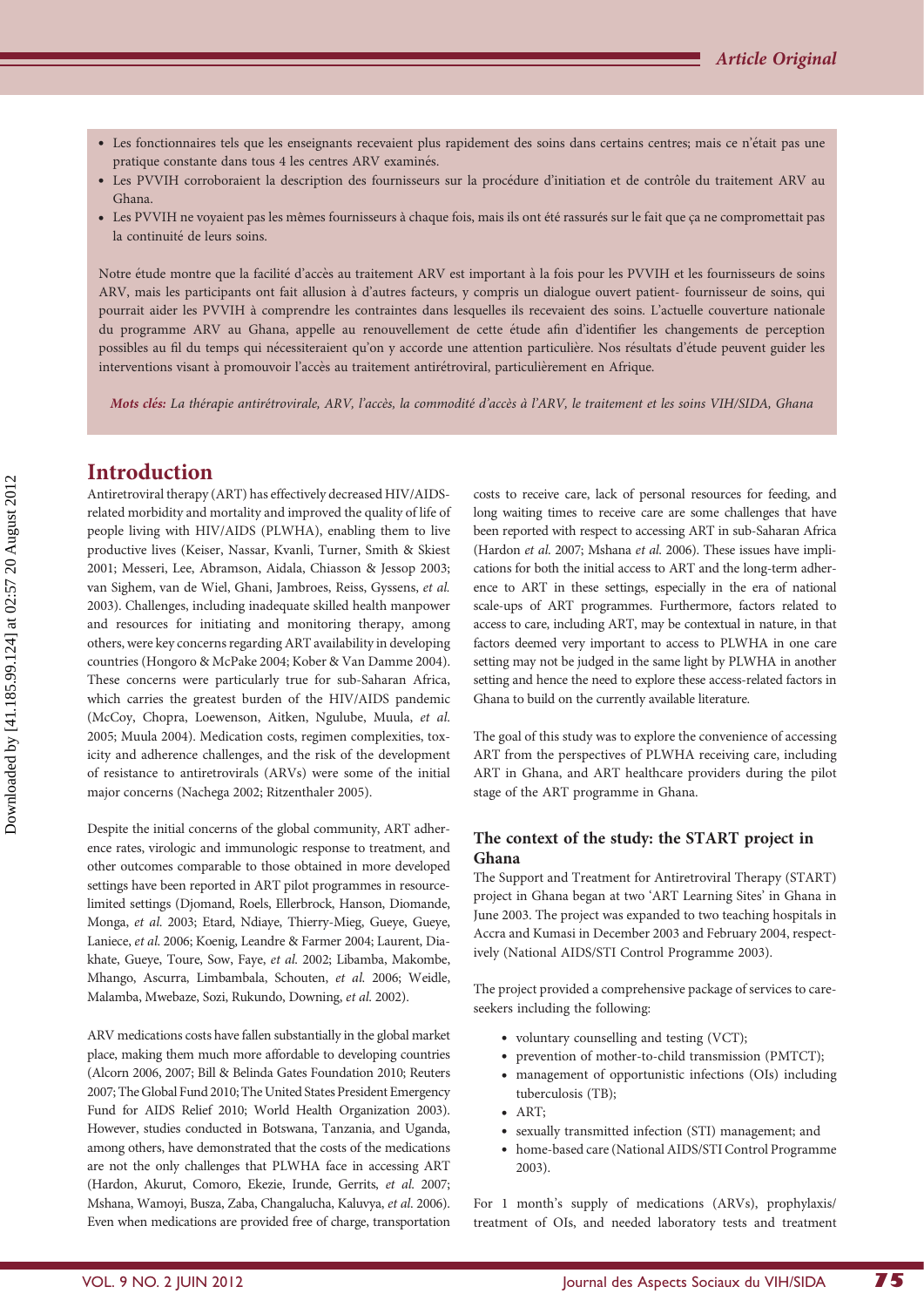monitoring, PLWHA were required to contribute only ¢50,000 (equivalent of about \$5 in 2005) (National AIDS/STI Control Programme 2003). Each client paid ¢5000 (equivalent of \$0.5) for VCT services; PMTCT services were provided for free. A national ART scale-up plan to the regional and district hospitals was in place as well as a policy prohibiting denial of the needed services because of inability to pay.

# **Methods**

This study was conducted using an adaptation of Aday and Andersen's 'Framework for the Study of Access to Medical Care' (Aday & Andersen 1974, 1981; Andersen, McCutcheon, Aday, Chiu & Bell 1983). These researchers described four dimensions of access: (1) potential access: structural indicators; (2) potential access: process indicators; (3) realized access: objective indicators; and (4) realized access: subjective indicators (Aday & Andersen 1974, 1981; Andersen et al. 1983). The last dimension of access was defined as a measure of the consumer's satisfaction with access to medical care with respect to its convenience, availability, financing, provider characteristics, and quality (Aday & Andersen 1974, 1981; Andersen et al. 1983). This study explored the convenience of accessing ART in Ghana by PLWHA from the perspective of PLWHA and their ART healthcare providers. Convenience of accessing ART was evaluated from the following measures:

- (1) Travel times to receive care as a proxy measure of travel distances.
- (2) Waiting times to receive all the needed services once the PLWHA arrived at the ART centre.
- (3) Availability, or otherwise, of any provision, with respect to the waiting times, for those PLWHA in active employment in the formal sector.
- (4) The frequency of required clinic visits before and after initiating ART.
- (5) Seeing the same or different providers at different clinic visits (continuity of care).

The study participants consisted of 44 key informants: 20 PLWHA, 5 each from the four ART centres operating in Ghana as of 1 July 2005, and 24 ART healthcare providers, also from the ART centres studied. The initial plan was to interview 28 ART healthcare providers from the four centres as key informants, 7 from each of the four ART centres. The intended criteria for the selection of the seven ART healthcare providers were as follows: (a) two medical officers at the adult HIV/AIDS clinic including the ART lead physician; (b) the most senior medical officer at the paediatric AIDS clinic; (c) two nurses/counsellors including the senior ART adherence counsellor; (d) the most senior pharmacist/technician involved in the ART programme at the centre; and (e) the most senior laboratory technologist/ technician in the programme at the centre. During data collection in Ghana, however, it was learnt that the same two clinical officers of the Family Health International (FHI) provided the ART services at both Atua Government Hospital (Mondays and Thursdays) and St Martin de Porres Hospital (Wednesdays) for both adults and children living with HIV/AIDS. In the former centre (Atua), the second nurse/counsellor could not be interviewed because of a conflict with her work schedule. In the third ART

centre (Korle Bu Teaching Hospital), recently graduated psychologists had been employed as HIV/AIDS counsellors and ART adherence counsellors, so one of them was interviewed. In the fourth ART centre (Komfo Anokye Teaching Hospital (KATH), Kumasi), three pharmacists, instead of one, were closely involved in the ART programme, playing very different roles in the programme, and so they were all interviewed. One of these three pharmacists was providing pharmaceutical services, including ART adherence counselling and patient monitoring to follow up and promote adherence, and worked with the other ART providers closely to maximize therapy for the PLWHA. The second pharmacist in this centre was the facility's HIV/AIDS Logistics Manager, responsible for ensuring that the hospital, as a whole, did not run out of any HIV-related medication or diagnostics. This was in addition to his routine role as the pharmacist manager of a specialist ward. The third pharmacist was the coordinator for the social mobilization of PLWHA within their communities, assisting these PLWHA support groups with the needed information, education, and directives to access other resources available to them through other organizations and agencies. Consequently, 24 ART healthcare providers were available to participate in the study: nine and seven from KATH and Korle Bu Teaching Hospital, respectively, and a total of eight from Atua and St Martin Hospitals.

This qualitative study of the accessibility of ART in Ghana was undertaken with a phenomenological philosophical underpinning (within the constructivism study paradigm), as it expounds the 'need to consider human beings' subjective interpretations, their perceptions of the world (their life worlds) as our starting point in understanding social phenomena' (Ernest 1994; Zucker 2001). We believe that it is appropriate in this study because 'accessibility' is a social phenomenon which only the PLWHA accessing ART can meaningfully share their lived experiences and interpretations of what it means to them (Ernest 1994; Zucker 2001). The ART healthcare providers taking care of the PLWHA can also throw some light on the phenomenon of accessibility because of their close association with their patients at the study sites. This strategy of collecting data from convergent sources of evidence, referred to as triangulation, has been found to improve the validity and reliability of qualitative studies and the credibility of the study findings (Patton 2002; Yin 2003).

This study used Yin's (2003) case-study research design, since it has been described as the preferred strategy for investigating a contemporary phenomenon, such as access to ART, within its real-life context. Yin (2003) described the five components in the casestudy research design as (1) research question(s), (2) propositions, (3) units of analysis, (4) the logic linking the data to the propositions, and (5) the criteria for interpreting results. The study methods are described here under the following headings.

#### Research questions and propositions

The research question addressed in the study was 'How convenient, from the perspectives of people living with HIV/AIDS (PLWHA) and their ART healthcare providers in Ghana, is it to access ART in Ghana?' According to Yin (2003), a priori propositions attached to the study question define the limits of data collection and direct the data collection procedure in order to address the research question.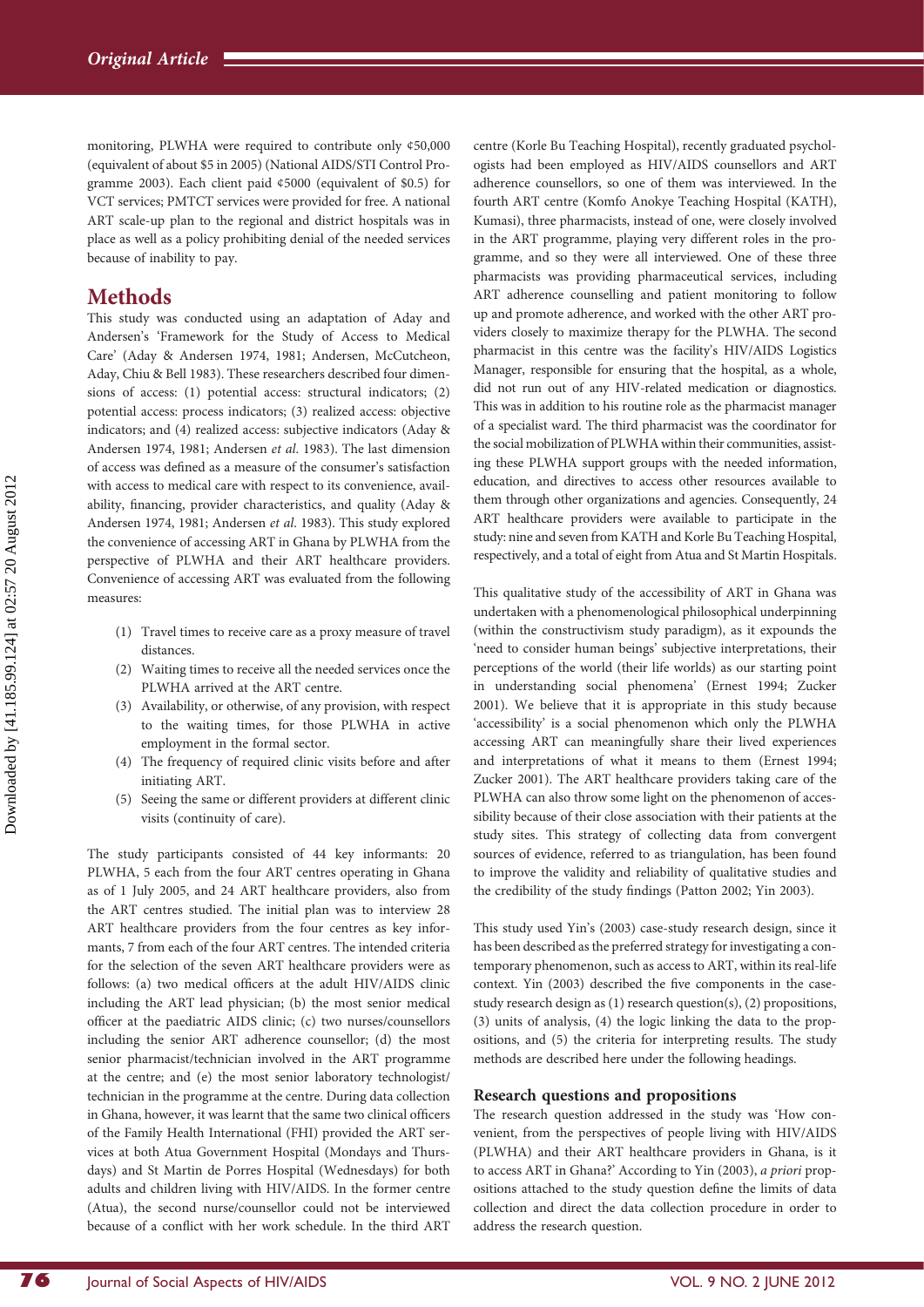From a review of the literature, five a priori propositions were developed to address the research question:

- (1) PLWHA travel long distances to receive ART services.
- (2) The multiple clinic visits required for initiating and monitoring ART are inconvenient for PLWHA.
- (3) PLWHA feel that they spend too much time waiting for the needed services at each clinic visit.
- (4) There is no special provision, with respect to the waiting time, for PLWHA who are workers in the formal employment sector.
- (5) PLWHA do not see the same provider for the different services they need at each clinic visit.

These a priori propositions formed the basis for the development of the study questionnaire (Yin 2003). The interview outline, a component of the comprehensive questionnaire developed for the larger study, of which what is reported in this paper is a constituent part, is presented in Table 1.

#### Units of analysis

The units of analysis were the convenience of accessing ART from the (1) perspectives of PLWHA and (2) perspectives of their ART healthcare providers in Ghana. Interview data collected from the PLWHA and their ART healthcare providers were used for these analyses.

#### Logic linking the data to the propositions and the criteria for interpreting the results

A modified version of the data analysis strategy known as patternmatching was used (Yin 2003). In the pattern-matching procedure, two potential patterns are identified prior to the study

#### Table 1. Interview guide for the PLWHA and the ART healthcare provider study participants.

For the PLWHA

Sociodemographic information (Figs 1–3)

- Convenience of accessing ART services: Some people have expressed concerns about travel distances and the number of clinic visits they have to make among others. What things, other than cost, make it difficult for you to get treatment here?
	- Travel distance to the clinic
	- Clinic operating hours in relation to work (if applicable)
	- Frequency of clinic visits before and after initiating ART
	- Time spent during each clinic visit
	- Seeing the same or different providers during clinic visits

Any other thing you find inconvenient about the treatment you receive here?

For the ART healthcare providers

Demographic information (Figs 4 and 5)

- Now I would like to discuss with you regarding your thoughts about the convenience of access for the PLWHA. From your experience with the PLWHA that you care for, how do you think they perceive the services they receive here with respect to the following?
	- Waiting time to receive care
	- Distances travelled to receive care
	- † Clinic operating hours in relation to working hours of PLWHA
	- Seeing the same or different providers/visit

and the interview data are then compared with these a priori patterns to determine whether they match one pattern better than the other (Yin 2003). In this study, the data were analysed by assessing whether the respondents' responses supported the relevant a priori proposition or not.

#### Description of the study sites

The study sites or cases were the four ART centres operational in Ghana as of 1 July 2005. They consisted of two semi-rural hospitals (Atua Government Hospital and St Martin de Porres Hospital in Agomanya), located 69 and 72 km from the capital city of Accra, respectively. The other two ART centres were located in two teaching hospitals (Korle Bu Teaching Hospital and KATH), in Accra and Kumasi (270 km from Accra), respectively.

Atua Government Hospital is a 122-bed district hospital serving the Manya and Yilo Krobo Districts in the Eastern Region of Ghana. It belongs to the national network of facilities of the Ghana Health Service (GHS). GHS is responsible for healthcare delivery in the public sector in Ghana (Ghana Health Service 2012). As a district hospital, Atua Government Hospital serves as the referral health facility as well as having an oversight responsibility for the 11 public (8) and private (3) healthcare facilities within its jurisdiction, with an estimated 86,283 people in the catchment area in 2011 (Ghana Health Service 2012). Daily outpatient attendance at Atua averages 170 (Ghana Health Service 2012). Healthcare services provided in the hospital include outpatient/casualty, dental, eye, maternal and child health/family planning, mental health clinic, theatre, laboratory, mortuary, and pharmacy.

Atua Government Hospital was one of the two 'learning centres' (St Martin Hospital was the other one) established in June 2003 by the FHI, working with the GHS and other partners to provide comprehensive HIV/AIDS-related services (Ritzenthaler 2005). These services comprised VCT, PMTCT, and clinical care for PLWHA, including ART and home-based care (Ritzenthaler 2005). Atua and St Martin were chosen due to the high prevalence of HIV/AIDS in their catchment areas, which stood at 14% compared with the national average of 3% in 2001 (Ritzenthaler 2005). At the time of the study, the HIV/AIDS clinic at Atua operated on Mondays and Thursdays with an average daily patient load of 100–160 (Addo-Atuah, Gourley, Gourley, White-Means, Womeodu & Faris 2008). A unique feature of this clinic was that it was run as part of the general outpatient clinic in an effort to 'de-stigmatize' HIV/AIDS, although PLWHA had file folders of a colour different from that of the file folders of others (Addo-Atuah et al. 2008). The hospital had in place all the laboratory support, including a CD4 count machine, needed for initiating and monitoring ART according to the Ghana ART Guidelines (Ministry of Health/Ghana Health Service 2002). It did not have a DNA polymerase chain reaction (PCR) machine for viral load determination (Addo-Atuah et al. 2008). Viral load determination was not required for initiating ART in Ghana (Ministry of Health/Ghana Health Service 2002). When viral load determination was needed, for example, for determining virologic failure, specimens were sent to the Noguchi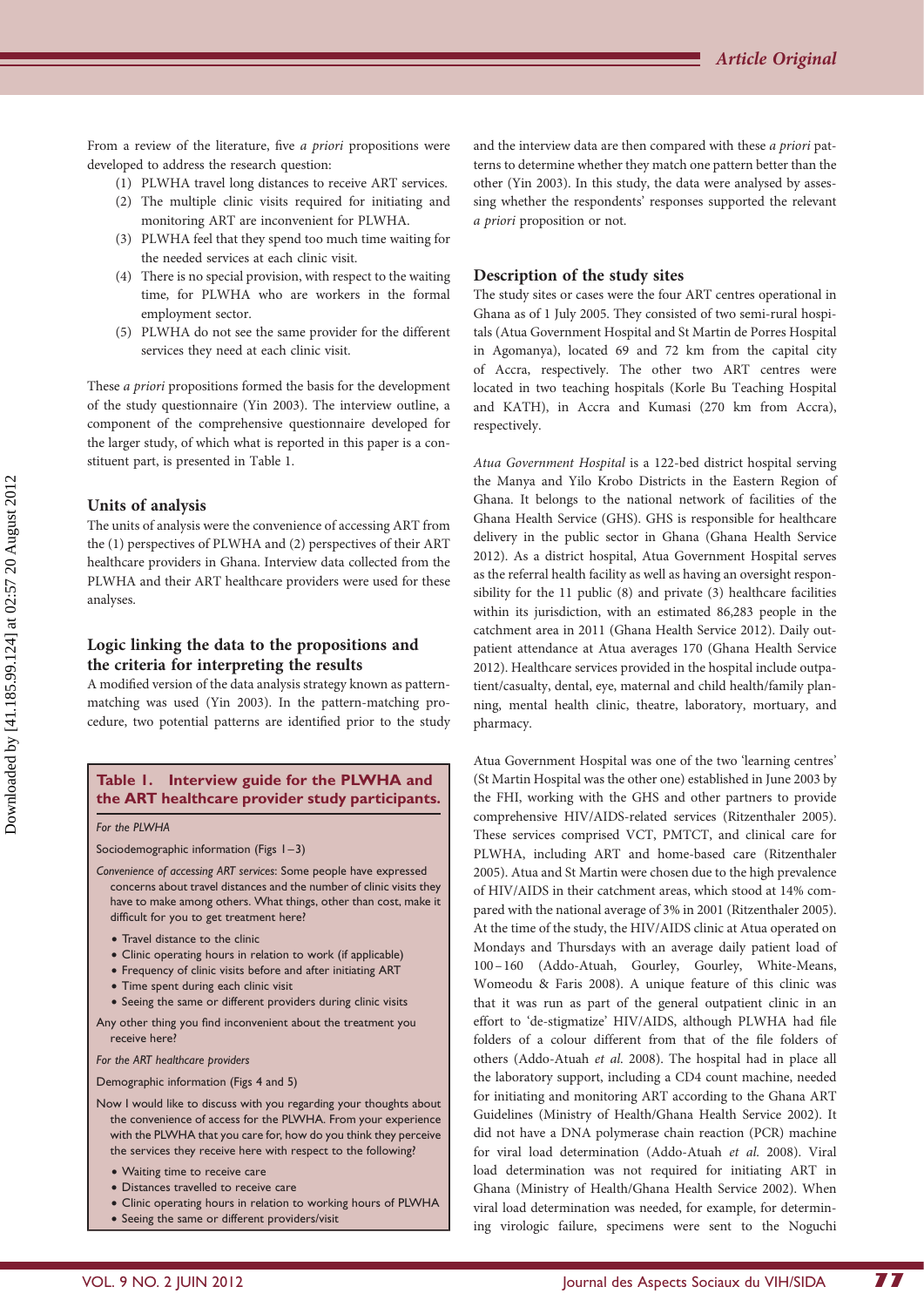Memorial Institute for Medical Research, located in the University of Ghana, Legon campus, in Accra (Addo-Atuah et al. 2008).

St Martin de Porres Hospital is a 68-bed, 24-h full-service, nonprofit hospital situated in Agomanya, in the Manyo Krobo District in the Eastern Region of Ghana. The hospital is a National Catholic Health Service facility under the Koforidua Diocese of the Church and also a member of the Christian Health Association of Ghana (Nyakutsey & Nubuasah 2010). Established in 1946 as a maternity home and clinic, it was the only health facility in the area providing access to health services in the formal sector for the poor and needy in the surrounding towns and villages who did not have such access at the time (Nyakutsey & Nubuasah 2010). It was elevated to a full-hospital status by the Ministry of Health in 1997. St Martin offers a range of services including outpatient and inpatient services, internal medicine, obstetrics and gynaecology, paediatrics, surgery, laboratory, diagnostics, and pharmacy. The hospital has been recognized among the top hospitals in the Eastern Region for the high quality of its services, outstanding customer service, and compassionate care giving (Nyakutsey & Nubuasah 2010). Although not a teaching hospital, St Martin is a popular choice for practice experience for a range of health professional students seeking clinical and public health experience in a semi-rural care setting (Nyakutsey & Nubuasah 2010).

The hospital was one of the two 'learning centres' established in June 2003 to kick-start the ART programme in Ghana (Ritzenthaler 2005). It also offers specialist care for TB and leprosy (Nyakutsey & Nubuasah 2010). At the time of the study, the hospital had the basic laboratory facilities for HIV testing and for the initiation and monitoring of ART, except a CD4 count machine. It sent its specimens to the district hospital, Atua Government Hospital, 3 km away, for CD4 count determinations and for the more elaborate laboratory tests (Addo-Atuah et al. 2008). National AIDS/STI Control Programme (NACP) records indicate that St Martin currently has its own CD4 count machine (National AIDS/STI Control Programme 2010). Its HIV/AIDS clinic, run on Wednesdays at the time of the study, was very heavy with PLWHA accessing its services there from all over the country (Addo-Atuah et al. 2008).

Korle Bu Teaching Hospital is a 2000-bed facility, the highest referral hospital in Ghana and the third largest hospital in Africa. Established in 1923, the hospital now has 17 clinical and diagnostic departments/units (Korle Bu Teaching Hospital 2012). It has a daily outpatient attendance of about 1500 and about 250 hospital admissions. Korle Bu is a teaching hospital, offering facilities for clinical practice and research for the faculty and students of the University of Ghana Medical School along with five other schools within the College of Health Sciences of the University of Ghana (Korle Bu Teaching Hospital 2012). Korle Bu is well known beyond the borders of Ghana for its three Centres of Excellence. These are (1) the National Cardiothoracic Centre, (2) the National Reconstructive Plastic Surgery and Burns Centre, and (3) the National Centre for Radiotherapy and Nuclear Medicine, all of which draw clients from neighbouring Nigeria, Burkina Faso, and Togo, among others

(Korle Bu Teaching Hospital 2012). Clinical departments include Medicine, Child Health, Obstetrics and Gynaecology, Pathology, Surgery, and Radiology. Fields of specialization in the hospital include neurosurgery, eye, ear, nose and throat, orthopaedics, oncology, and dermatology (Korle Bu Teaching Hospital 2012). The hospital recently carried out the first ever kidney transplant in Ghana and is one of the few hospitals in Africa with facilities for DNA investigative procedures (Korle Bu Teaching Hospital 2012). All the above-mentioned expertise is available for the management of PLWHA at the AIDS clinic when needed (Addo-Atuah et al. 2008).

The HIV/AIDS clinic at Korle Bu was established in December 2003 to offer comprehensive preventive services and clinical care for PLWHA, including ART (National AIDS/STI Control Programme 2003). At the time of the study, the hospital had all the required laboratory support, including CD4 count machine, needed for initiating and monitoring response to ART according to the National Guidelines for ART (Addo-Atuah et al. 2008). It did not have a DNA PCR machine, but currently has one in place (National AIDS/STI Control Program 2010). At the time of the study, the HIV/AIDS clinic was run three times a week on Mondays, Wednesdays, and Fridays. Patient load was very heavy and could be more than 300 per day at peak times. Depending on the number of doctors available on any clinic day, patient load per doctor per day could range from 50 to over 100 (Addo-Atuah et al. 2008).

Komfo Anokye Teaching Hospital (KATH) is a 1200-bed hospital located in Kumasi, the administrative and commercial capital of the Ashanti Region of Ghana. The road networks of the country, coupled with the geographical location and commercial nature of the city, make the hospital accessible to people from the surrounding regions of the country and beyond. Apart from catering to the healthcare needs of the Ashanti Region, KATH also receives referrals from the three northern regions (Northern, Upper East, and Upper West Regions) as well as from the Brong Ahafo and parts of the Central and Western Regions, covering a catchment population of over 10 million (Komfo Anokye Teaching Hospital 2010). Patients are also received from neighbouring Côte d'Ivoire and Burkina Faso (Komfo Anokye Teaching Hospital 2010). KATH offers facilities for teaching and clinical practice for faculty and students of the School of Medical Sciences and other health professional schools of the Kwame Nkrumah University of Science and Technology. Nursing and midwifery students from training colleges in the country are also trained there. KATH is also a training centre for the College of Physicians and Surgeons in Ghana and the West African College of Physicians and Surgeons (Komfo Anokye Teaching Hospital 2010). The hospital has directorates in accidents and emergency, medicine, surgery, child health, oral health, eye, ear, nose, and throat, anaesthesia and intensive care, obstetrics and gynaecology, oncology, and diagnostics, among others. Reported outpatient attendance and hospital admissions for 2009 were 437,400 and 41,657, respectively (Komfo Anokye Teaching Hospital 2010). In partnership with the University of Michigan and the Ghana College of Physicians and Surgeons, KATH has begun a residency programme to train emergency medicine physicians, the first of its kind in sub-Saharan Africa (Komfo Anokye Teaching Hospital 2010).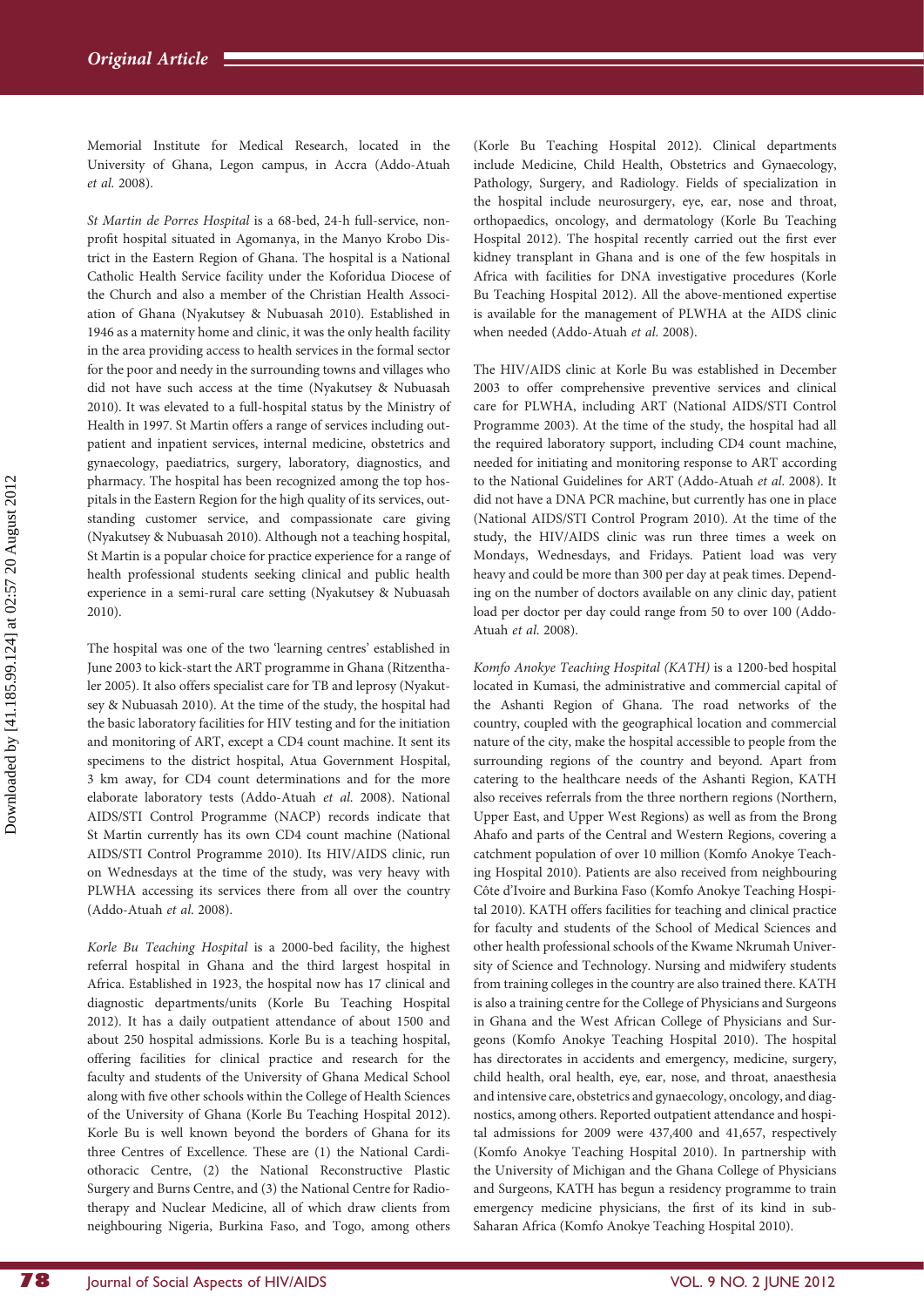At the time of the study, the HIV/AIDS clinic at KATH was housed inside the Chest clinic of the hospital in an effort to reduce HIV/AIDS-related stigma and promote a better integration of the management of HIV/TB co-infections (Addo-Atuah et al. 2008). Similar to Korle Bu, KATH had all the laboratory facilities, including a CD4 count machine, for initiating and monitoring ART, but no DNA PCR machine at the time of the study (Addo-Atuah et al. 2008). The hospital is scheduled to receive a DNA PCR machine in 2012 (personal communication, Programme Manager, National AIDS/STI Control Programme).

#### Case-study procedures

Data collection took place at the four study sites in Ghana between 1 July and 8 September 2005; between 3 and 5 working days were spent at each ART centre for data collection purposes. Acting on the information received from the authorities at each site, data were collected from the PLWHA on the heaviest clinic day for each ART centre. The inclusion criteria for the PLWHA in this study were adults (over 15 years) who were already on or were about to initiate ART. Hence, the ideal location in the clinic for recruitment purposes turned out to be the pharmacy. It was necessary to elicit the assistance of the pharmacist adherence counsellor at each site in the recruitment effort due to HIV/AIDS-associated stigma. PLWHA key informants for this study were identified through convenience sampling (Patton 2002). Copies of the PLWHA recruitment letter were deposited with the pharmacist at each site; these were used for the recruitment effort. After receiving their medications from the pharmacist, each third PLWHA was asked whether he/she would like to participate in the study described in the recruitment letter. Interpretation in the local language was done to those unable to read. Prospective study participants were directed to a private room in the clinic secured for study enrolment to meet with the interviewer, the first author of this paper, for the one-on-one interviews.

Potential study participants were informed that the aim of the study was to explore their perceptions about the convenience of accessing the ART services they were receiving at the centre; they were assured that their participation was voluntary and confidential and their refusal to participate would not jeopardize their care in any way. Upon giving informed consent, each study participant was interviewed face to face using an interviewer-developed, standardized, structured, open-ended questionnaire (Table 1).

With respect to the healthcare providers, sampling was purposefully done as described by Patton (2002). These ART healthcare providers, as described by Patton (2002), were the typical medical officers, nurse/ART adherence counsellors, pharmacists, and laboratory personnel, who, because of their ordinary dayto-day work, had in-depth information about the concept being studied and hence their relevance and importance as key informants in this study. Therefore, at each of the four ART centres, the names of the ART healthcare providers with designations and responsibilities as already described were obtained from the facilities' medical directors/superintendents after the latter had authorized the study in their respective facilities. Individually addressed letters inviting the healthcare providers to participate in the study were sent out to them and later followed up with

telephone calls to set up appointments for their individual interviews after giving informed consent.

All interviews were tape-recorded with the permission of the study participants. Data from each tape-recorded interview were transcribed verbatim, word processed, and validated for accuracy. Data validation was done by playing back the recorded interview of each PLWHA study participant to him/her. Each of the ART healthcare providers received a transcribed copy of his/her interview session along with a letter of appreciation for his/her participation in the study. The participants were given 3 weeks to respond with changes they thought needed to be made to their transcripts. They were also made to understand that nonreceipt of their feedback within the specified time frame would be taken as an indication of their agreement with the accuracy of their interview transcripts. Interview data were coded and analysed for congruence, or otherwise, with the relevant a priori propositions by the use of the qualitative data analysis software programme HyperRESEARCH (ResearchWare, Inc. 1988).

Interview data from the study participants had no identifying marks. The participants were identified by a three-digit number. All interview data collected remained confidential except to the interviewer. All data were securely protected in locked cabinets and electronic data were password protected. The study was approved by the Institutional Review Board of the University of Tennessee Health Science Center in Memphis, Tennessee, USA, and the relevant authorities in Ghana, including the Ministry of Health, the GHS, and the National AIDS/STI Control Programme (NACP).

## Study findings

The PLWHA study participants were 55% female, 70% were between 30 and 49 years old, all but two had some sort of formal education, 65% had been diagnosed with HIV/AIDS for 1–3 years, and 55% had been on ART for 1–2 years at the time of the study (Fig 1–3). The ART healthcare providers consisted of the following: eight doctors, five pharmacists (including one dispensing technician), four laboratory technologists (including one technician), six nurses/counsellors, and one psychologist/counsellor (Fig. 4). Provider specialization included internal medicine, infectious diseases, paediatrics, chest diseases, dermatology, public health, clinical pharmacy and midwifery; some had more than one specialization. The providers were almost evenly distributed by gender (46% female); 92% were between 30 and 59 years old (Fig. 4); they consisted of providers with wide-ranging service experiences, although about 75% have been providing ART services for about 1–2 years at the time of the study (Fig. 5).

#### Convenience of accessing ART

PROPOSITION 1: PLWHA travel long distances to receive ART services.

Travelling time to the ART centre was used as a proxy measure of the travel distance because the majority of the PLWHA were not able to give the actual distances they had to travel from their homes to access ART services.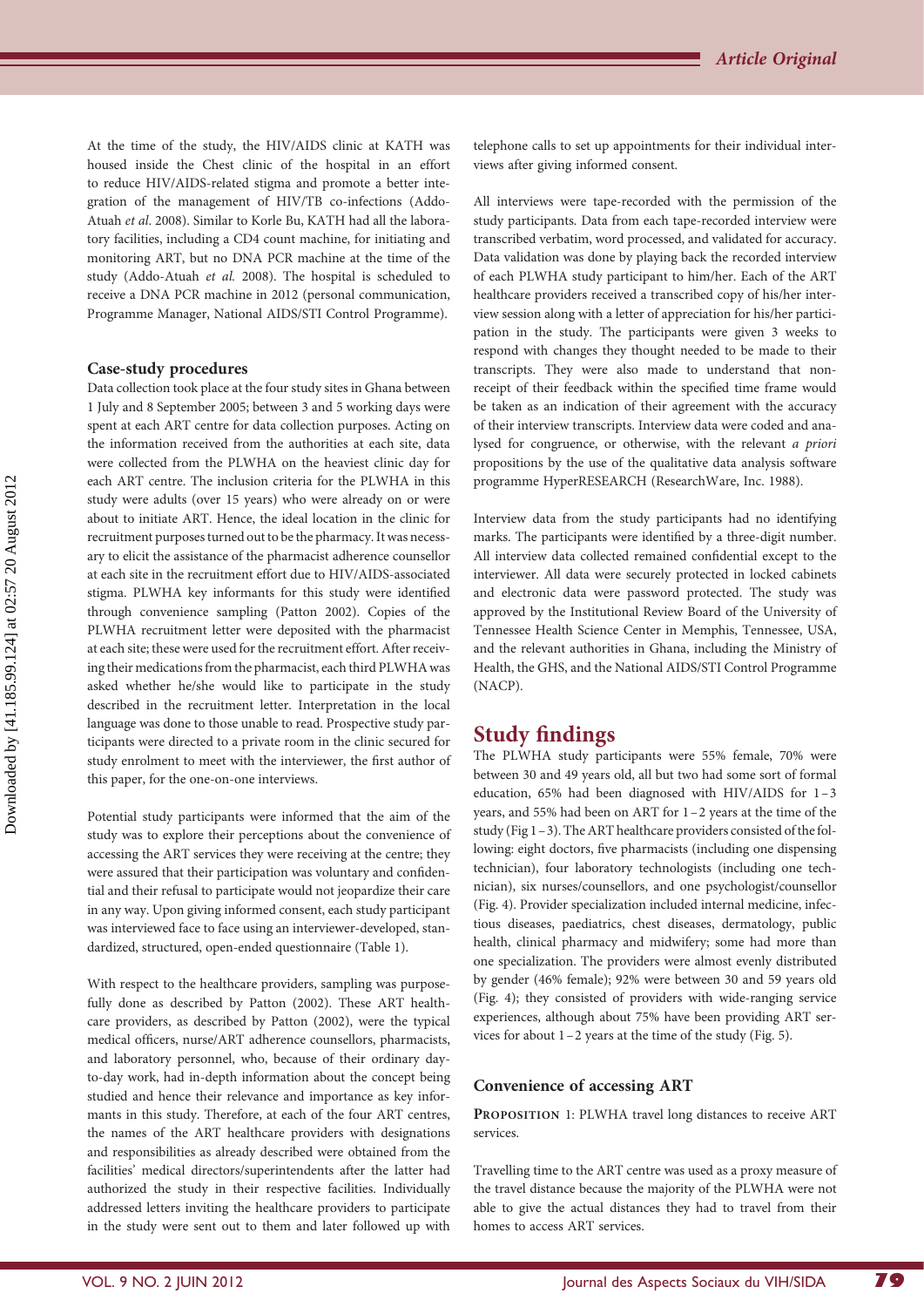

Fig. 1. Percentage distribution of gender, age, and educational levels of PLWHA study participants.  $N = 20$ . JSS, Junior Secondary School; SSS, Senior Secondary School.



Fig. 2. Percentage distribution of marital and employment status of PLWHA study participants at the time of the study. Forty-three per cent of the divorces were consequent to HIV-positive diagnosis.  $N = 20$ .



Fig. 3. Percentage distribution of period since HIV-positive diagnosis, partner HIV status of PLWHA, and duration the PLWHA had been on ART.  $N = 20$ . ART, Antiretroviral Therapy.

Six of the 20 PLWHA travelled several hours to the ART centres and hence supported this a priori proposition. Three of these PLWHA reported travel times between 2 and 4 h. The other

three travelled for more than 4 h to their ART centre; the longest time reported to access ART was 12 h as explained by one of the PLWHA: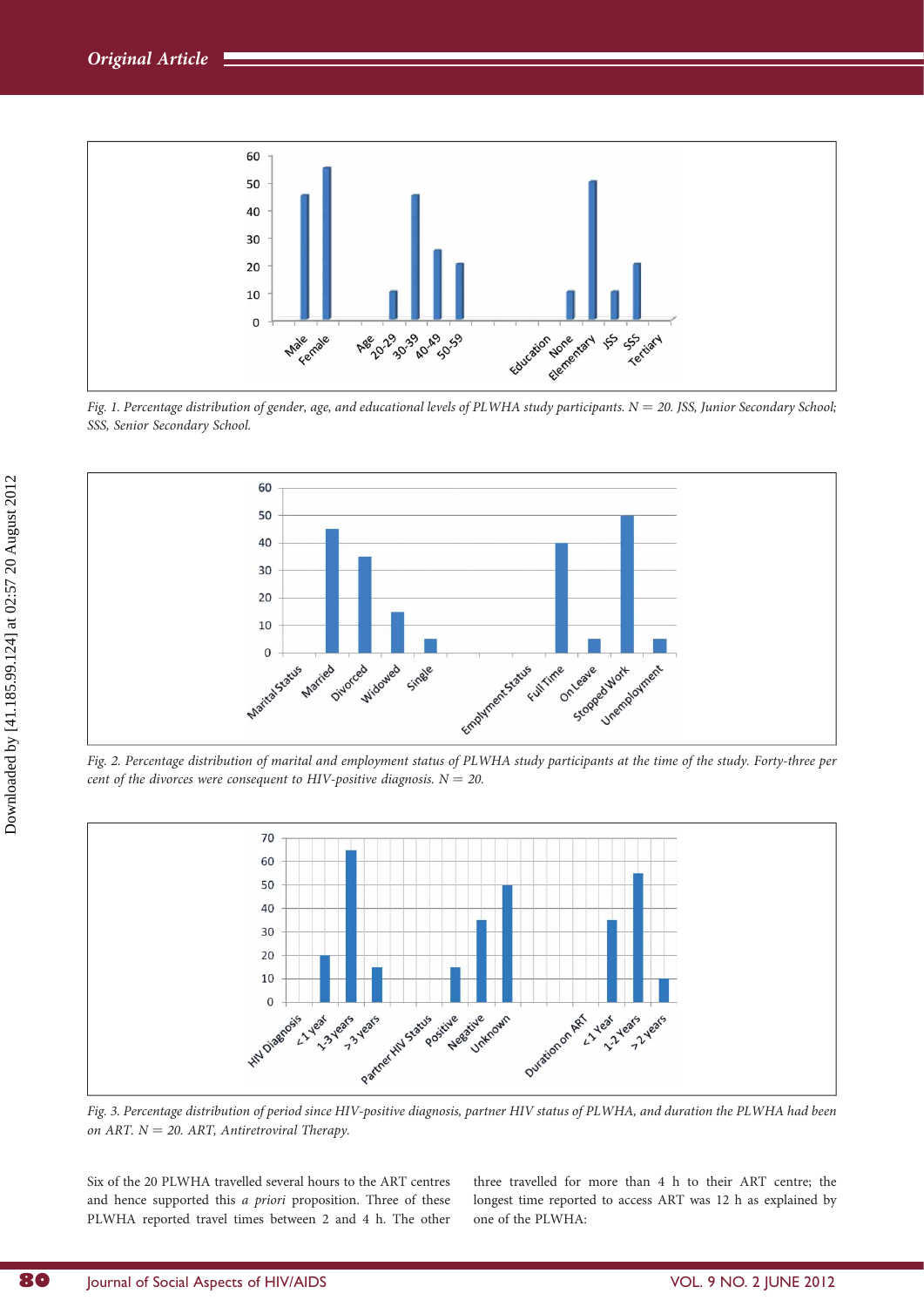

Fig. 4. Percentage distribution of gender, age, and professions of the ART healthcare providers in the study.  $N = 24$ .



Fig. 5. Percentage distribution of the total number of years in practice and years providing ART services by the ART healthcare providers.  $N = 24.$ 

Yes we are very close to the French border. I usually get up around 4:00 a.m. to start the journey to Agomanya. By  $11 - 12$  noon we will be in Kumasi and by  $4 - 5$  p.m. we would have reached Agomanya.

The remaining 14 PLWHA interviewed lived in the same city/ town in which the ART centre was located. These reported travel distances of 1 h or less either on foot or by car.

When asked about the travel distances or travel times of PLWHA to access care, all the 24 ART healthcare providers were in agreement that the PLWHA came from distances far and near. However, the responses of 18 ART providers pointed to the fact that some of the patients actually chose to access services far away from their home because of HIV-related stigma. When ART services became available in centres near their homes and the providers suggested transferring them to these centres, some of the PLWHA refused to go. The response of one of the providers captured the situation:

We've been getting some from the Volta Region, some from the North, some are coming from even the Western Region,

but those from the Western Region, we ask them to go to Accra. We also have some from the district itself and beyond Koforidua. Now that they've (Koforidua) also started, we've asked them to go there, but some would say they would still come here. They've also been coming from Akosombo and other places to this clinic. We get a lot of cases. Even we decided to transfer those already here to Koforidua but they said they won't go.

A second ART provider from another centre confirmed this by saying that

Most of the time, it's like they don't want to go to Accra because they may be known there. There's one of the patients I think when he was sick, he was brought to his parents here and then he went to Accra. When he started working, he comes from Accra to the clinic here. One day he wasn't able to come on his scheduled visit although he didn't default and we advised him to go to Korle Bu but he said no, he would prefer coming here because he doesn't want anybody to know about his status back in Accra.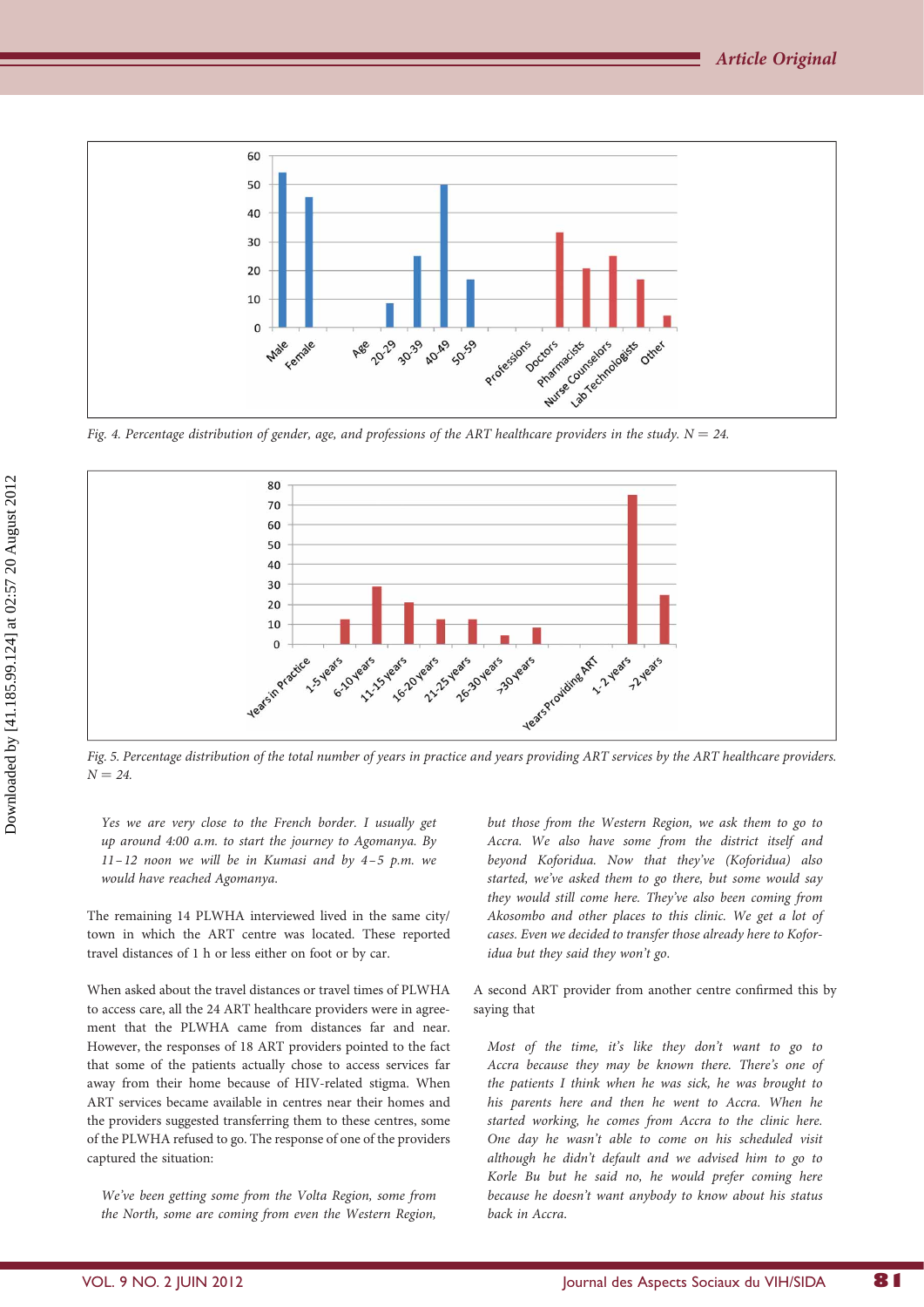The providers, however, indicated that those PLWHA who could not afford the high travel costs had no choice but to agree to be transferred to centres close to their homes.

PROPOSITION 2: The multiple clinic visits required for initiating and monitoring ART are inconvenient for PLWHA.

Responses from 18 of the PLWHA did not support this proposition as the PLWHA showed an understanding of the process of initiating ART and why their therapy may have been delayed. The following response given by one PLWHA explained this position:

I came to counseling three times at two weekly intervals. I also came for a check up about two to three months before starting the medicines. After I've completed counseling in preparation for receiving the medicines, the doctor told me that my lab tests showed that I had anaemia so he needed to treat that before I started taking the HIV medicines. Today my lab showed that I am no longer anaemic that is why he prescribed the HIV medicines for me.

Similarly, another PLWHA said that when it was time for him to receive the medications, he developed jaundice and the doctor told him that it had to be treated before he started the therapy.

Only two PLWHA supported the proposition by expressing some frustration with the process. Their frustration, however, was with the requirement to send an Adherence Monitor before they would be initiated on ART and not with the frequency of clinic visits. One of the latter PLWHA who reported a 300-mile and 9-h travel time to access ART explained his frustration by saying that

When I came here originally, it was on Tuesday. I came to the clinic on Thursday and my blood was taken. They asked me to go back and report on the following Monday so I went home and came back on Monday. I was eager to be on the drugs so that Monday, the doctor looked at my lab results and said I was due to be put on the drugs but I had to go through counseling with a family member; I should look for somebody and tell the person. In fact, I've never felt so bad; I nearly shed tears because I'm a grown man, a responsible person who would take my medicines if you gave them to me. I told the doctor that I wouldn't deceive him if he gave me the medicines. I reminded him that I didn't wait to be sick before being sent to the clinic. I came myself because I wanted to know my status after what happened to my wife but they insisted I brought somebody. So I obeyed and went back looking for a brother but how to get him to come all the way was no joke.

When asked about the frequency of clinic visits made by PLWHA before and after initiating ART, all the providers described the protocol they followed with respect to patient preparation prior to the initiation of ART and monitoring thereafter, in accordance with the Guidelines for ART in Ghana at the time of the study (Ministry of Health/Ghana Health Service 2002). The national guidelines at the time defined the criteria

for initiating ART as a CD4 count below 200 cells/mm<sup>3</sup>, among others, and hence, PLWHA accessing care with CD4 count in this range immediately became eligible for ART. However, before ART was actually prescribed, the ART healthcare providers described the patient preparatory protocol, which included baseline laboratory investigations and a threestage counselling process taking place concurrently. The laboratory investigations routinely consisted of the following: (1) a CD4 count, (2) a full blood count, (3) a liver function test, (4) an assessment of kidney function, and (5) a sputum test for TB. These were expanded in patients whose condition and/or circumstances demanded it.

Patient counselling and education took place with their Adherence Monitors usually at 2-week intervals. However, depending on factors such as the patient's clinical condition and travel distance to the ART centre, the preparatory phase could be expedited so that ART could be started as soon as possible. The following response of one ART healthcare provider confirmed this:

Yes, I explained that until more sites are provided, people would still have to come from Western Region, from the Brong Ahafo Region, from the north to access care. People would have to come from Bolga, Bawku and those places. For these people, we sometimes have to do extra; we have to let them complete a whole panel of tests the same day so they can come for their CD4 count.

PROPOSITION 3: PLWHA feel that they spend too much time waiting for the needed services at each clinic visit.

The following waiting times (frequency) were reported by the PLWHA:  $\leq 4$  h (5), 5–8 h (12), and  $> 8$  h (2). Some reported that waiting times to receive care could even go beyond 9–10 h depending on the patient load and other factors. However, only 3 of the 20 PLWHA supported the proposition as they reported being concerned about the long waiting times. One verbalized her concern by saying that

I have young children (13 and 15 years) so if I have to spend so much time here it bothers me. Yes because if I'm out for that long it worries the children. They go to school but on many occasions they would have come home long before I get back home from the hospital and that bothers me. Today for instance I reached here around 5:30 a.m.

Sixteen of the PLWHA did not support this proposition; they expressed an understanding of their waiting times to receive the needed services as verbalized by one of them as follows:

Ei, what type of patient would I be if I should be bothered by the time I spend in the hospital? Then I believe they should stay at home (laughter). When I come to the hospital, I join the queue like anybody else and wait patiently for my turn to see the doctor. After all, if I were not ill, I wouldn't be here so I should have the patience always to wait for my turn. I believe the doctors themselves are worried when they see us waiting here for that long because we are many.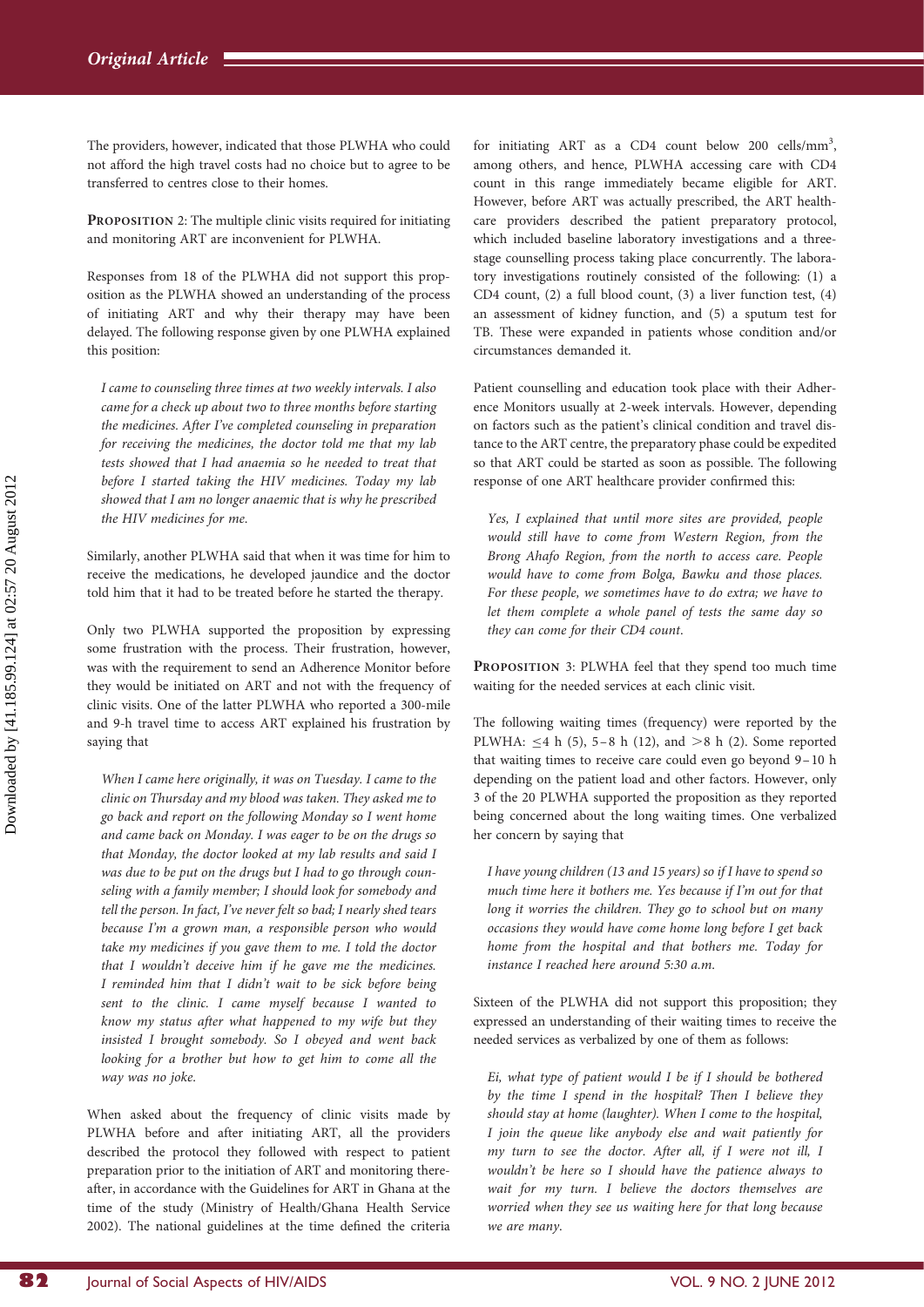The question was not applicable to the last PLWHA; as a clinic employee, there was no waiting time as the response explains, 'As for me, I come very early in the morning, see the doctor and get all other services I need so that I can come back to do my work normally'.

On the other hand, the ART providers described the following factors as being important determinants of the waiting time for PLWHA to receive care: (1) the type and number of services needed by the PLWHA; (2) the number of provider(s) available for the service(s) on that day; (3) the number of PLWHA requiring the service $(s)$ ;  $(4)$  the time the PLWHA reported to the clinic; and (5) whether the PLWHA were new or follow-up patients. The providers indicated, for example, that if the PLWHA came to the centre for two or more different types of services, including seeing the doctor and going to the laboratory, then all things being equal, they would spend a much longer time than those reporting to the centre for specific services available only on that day; adherence counselling in preparation for initiating ART and refilling the monthly prescription for ARVs at the pharmacy were examples provided for the latter type of services. For those requiring more services during their clinic visit, the providers described waiting times ranging from 2 to 8 h depending on the combination of the factors listed above, and hence corroborated the waiting times reported by the PLWHA.

It was reported by the ART providers that in an effort to minimize their waiting time, some of the PLWHA had developed the practice of arriving very early to the clinic, sometimes as early as 4.00 am. This had compelled the HIV/AIDS clinic to start operating as early as 6–6:30 a.m. in some centres, as one of the providers explained by saying that

...this is even one of the reasons why we start the clinic as early as 6:00 a.m. because we realized that patients were coming at 4:00 a.m. and therefore instead of starting at 8:00 a.m., we had to start earlier and some as they got better, would like to come for their drugs and go back to work. So we are also trying to accommodate some of these things, it's outside the norm, but we are doing our best to live with some of these challenges.

Some providers thought that the PLWHA were not worried about the waiting time if there was no 'jumping' of the queue as explained by one provider:

For receiving care, they have to wait because they are coming from far, some come very early in the morning even before the clinic has started. Then when the clinic starts we have to take their vital signs and all that, we do it first come, first served. Sometimes they might have come in at short intervals but then when they go to see the doctor it takes longer so they can wait for quite some time. Fine, at times it can take quite some time but presently they don't' really see it as a problem, but if somebody has to pass them, then they get really angry, but when it goes according to the line, systematically, then they know that this one goes next and so on, so they don't' worry too much. There's nothing much we can do about it, I think they understand if we do it systematically.

Others responded that some of the PLWHA, especially those new to the programme and therefore not used to the long waiting times, were the ones more likely to get frustrated about the waiting time than those accustomed to the system. One provider explained this by saying that

Yes like I told you, clinic starts at 6:30–7:00 a.m. sharp and those who want to be seen early come early but at times, one clinician, at times two clinicians, so some patients are sometimes frustrated especially the new ones, those who are like new entrants, they are frustrated about waiting time and those things. But they also tend to appreciate the fact that there's only one doctor sitting down there and from morning he hasn't eaten and all that and you can't ask too much, you know. With time, they tend to understand and so they don't complain so much. Patients are satisfied with the quality of services, majority are satisfied. Those who really have problems are the new ones and some of them are kind of stressed out before coming, so the least thing, they are angry and complaining and all that, but they are in the minority and we still hope that with time, they will really understand what the issues are. So it's quite challenging.

PROPOSITION 4: There is no special provision, with respect to the waiting time, for PLWHA who are workers in the formal sector.

With respect to the availability of any special provision for workers in the formal sector regarding waiting time to receive care, one PLWHA, who was a teacher, explained that

That one is available; there is that provision. Workers are here, so you come and you are a teacher, they attend to you first so that you can go to school.

However, another PLWHA in a second ART centre had said that

No, there's no such thing like that here. You have to join the queue. Sometimes even when a nurse calls you, the others would be talking, so you just have to wait for your turn.

Similarly, when asked about any special provision, with respect to the waiting time for PLWHA working in the formal sector, the responses of the healthcare providers did not point to any consistent pattern or practice; there was variability between different services within the same ART facility and across facilities. One ART healthcare provider summed up the availability of special provision, with respect to the waiting time, by saying that

Like children when they come, they want to be seen before others, i.e. those who are school-going so we just see them and they go. We also give some priority to teachers and the like but it has to be a dialogue, it has to be a dialogue because nobody is above anybody; so even when we want to do that, we try to explain to the other clients the reason why we want to call some people. We give priority to the sick, those who are very sick and so that is it. I think, for now, we give priority to healthcare workers too; we give priority to children who are going to school and also to teachers.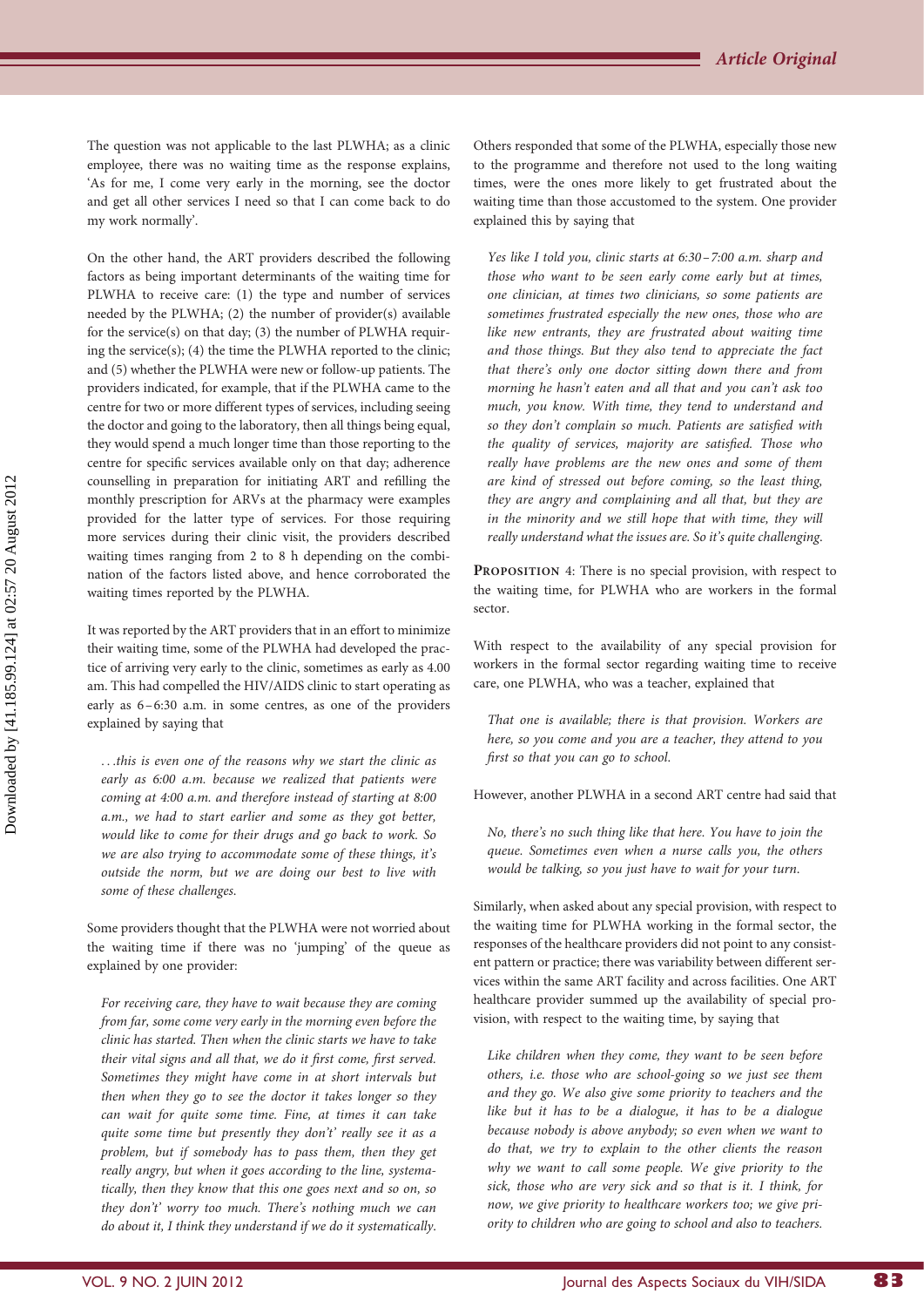For now, we haven't expanded it as yet but with time, we would look at it. The fact is, come early and you are seen early and you go home.

Another provider explained a strategy that was being used to make the services more convenient to formally employed PLWHA by saying that

Yes, we've had problems; we've had people who want to go to work, they come and our clinics are heavy. So sometimes our nurses are able to identify people who are especially salaried workers who want to go back to work, so we quickly see them; but it is not easy, because we are having more and more of salaried workers so who are you going to see first? So at the end of the day, you have to see a lot of them and it takes similar hours to finish, so it is a problem. What is happening is that some of them when we see that they are able and stable on the drugs, instead of giving them two months, we've started giving some of them three months of medication to take away, especially if they are on a regimen that does not need refrigeration-specific weather or temperature requirements, then we allow the patients to take three months of drugs home. So that is helping but we are having difficulty and it's not only salaried workers or people with white-collar jobs but the market women also.

Other innovations to make the services more convenient to the PLWHA were described by other providers. In one ART centre, for example, one provider reported that because the market day for the area was on Saturdays, the ART clinic had decided to open for services on Saturdays instead of Fridays. This provision ensured that PLWHA who were traders received their counselling services at the clinic without sacrificing their daily income. In this same ART centre, counselling services for workers in the formal sector were scheduled for Saturday mornings so that the traders could have theirs in the afternoons.

PROPOSITION 5: PLWHA do not see the same provider for the different services they need at each clinic visit.

Only 2 of the 20 PLWHA interviewed said that they saw the same provider at each clinic visit, both were accessing ART services from St Martin Hospital, Agomanya.

The responses of the remaining 18 PLWHA supported the proposition by indicating that they saw different providers, although only 2 of these 18 expressed some concern with this. One of the two concerned PLWHA said that

It's because you have developed a certain kind of relationship with the doctor who initially took care of you since he will get to know everything about you. It is not always easy to face another doctor who doesn't know anything about you. This may mean that you have to go over everything all over again. Again, you may not know how this new doctor would react to your jokes or your specific problems, so you may tend to keep them to yourself instead of telling him all your problems. Again, every doctor has his way of working therefore the new doctor might not follow the plan of the other doctor.

The following quote typifies the responses of the majority (16) of the PLWHA who were not concerned with the potential for the lack of continuity of their care even though they did not see the same providers at all times:

No, I'm not bothered because they know their job and they have been trained to take care of us. Any doctor you see will look at what the previous doctor has written in your folder so that he continues your treatment from there.

Concerning the continuity of care, the providers responded that PLWHA were not routinely seen by the same doctor, counsellor, or healthcare provider, unless a provider and/or PLWHA specifically requested this on special grounds. However, the providers explained that continuity of care was ensured through detailed case notes. The case notes provided all the information needed by any healthcare provider to continue the patient-specific care from where the preceding provider had left off. Besides this, at every ART centre, ART services were provided by a multi-disciplinary team of healthcare providers and, over time, all PLWHA accessing ART at that centre would get to know the team members. Most importantly, the providers reported that the PLWHA were fully informed and educated about these arrangements during their initial access to care, including ART.

One healthcare provider explained this by saying that

We make the patients aware that 'all of us have been trained; there are just personal differences, maybe human approach, but every doctor is competent enough to handle you. So if I see you on this particular clinic day, unless I request that I really want to continue with what I'm doing with you, another provider can see you and do just what has to be done for you.' So they are seen by a team. Some patients would say 'No, I want you to see me', so if you don't have a lot of cases to see that day, you just accept, because the patients think they are familiar with a particular doctor. Some will give you genuine reasons for wanting that particular doctor, so once they want a particular doctor to see them, they allow that particular doctor to see them.

Another provider, a pharmacist, confirmed this by saying that

No, they see different pharmacists because there's no permanent pharmacist on this programme except one. So you have the pharmacists doing their previous schedules already. So we came up with this schedule where today you are on duty in the counseling room so you leave whatever you are doing and come here to do it. So we make the patients aware from the beginning that, 'I'm attending to you today, maybe the next time you come, I might not be the same person you see.' So we write notes so that the next pharmacist can just pick up from where the previous pharmacist left off.

Study findings on the convenience of accessing antiretroviral therapy (ART) in Ghana have been summarized in Table 2.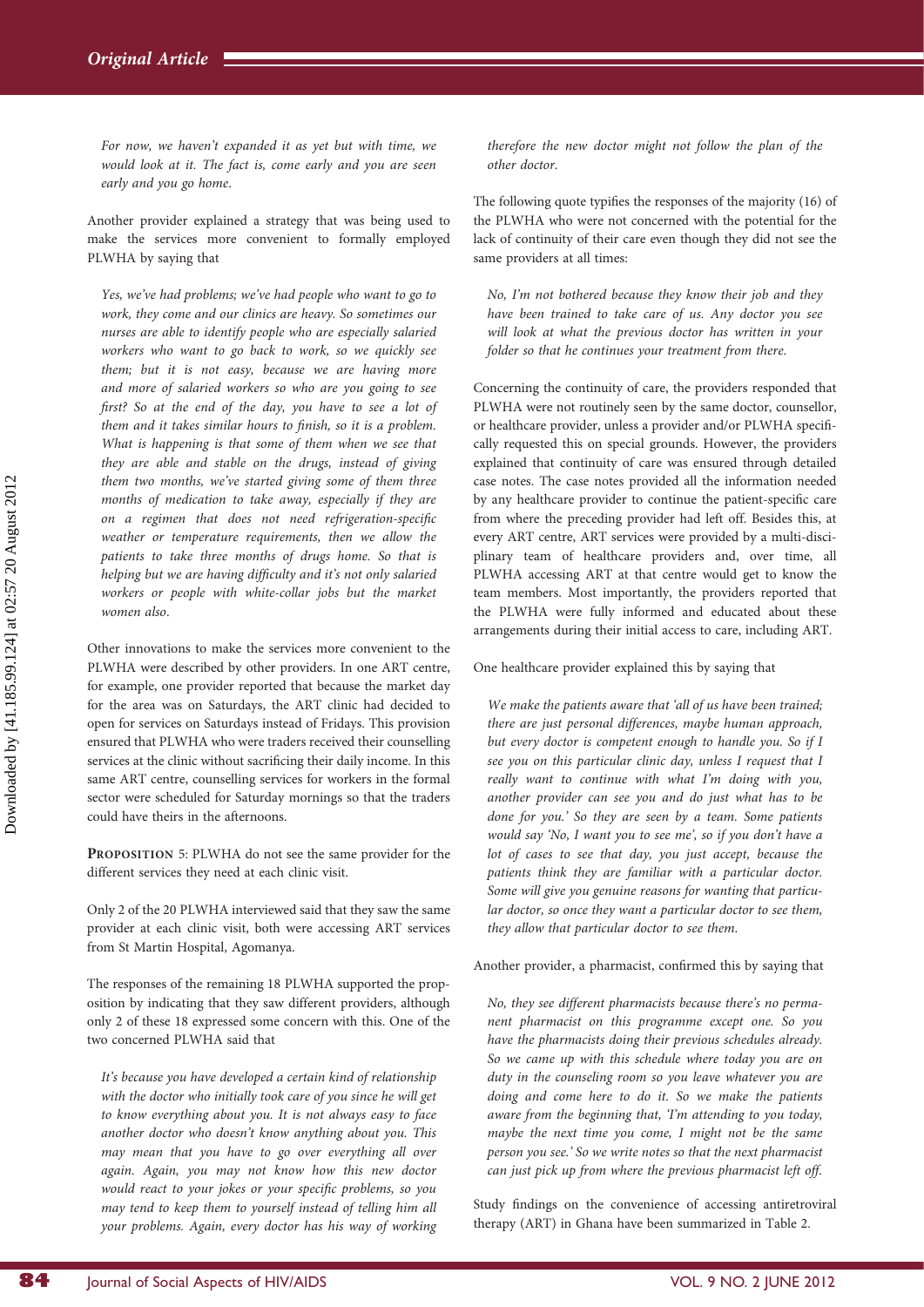#### Table 2. Summary of the responses given by PLWHA to the study question: a priori propositions 1 –5.

| <b>Propositions and summary</b><br>of the responses                                                                                | <b>Unexpected emergent</b><br>themes                                                                                                                                                                                                                                                                                                                                      |
|------------------------------------------------------------------------------------------------------------------------------------|---------------------------------------------------------------------------------------------------------------------------------------------------------------------------------------------------------------------------------------------------------------------------------------------------------------------------------------------------------------------------|
| Proposition 1: PLWHA travel long<br>distances to receive ART<br>services                                                           | For personal reasons, including<br>stigma, some PLWHA prefer to<br>access ART far from home                                                                                                                                                                                                                                                                               |
| Supported $= 6$ ; not supported<br>$= 14$                                                                                          |                                                                                                                                                                                                                                                                                                                                                                           |
| Proposition 2: The multiple clinic<br>visits required for initiating<br>and monitoring ART are<br>inconvenient for PLWHA           | The requirement for an<br><b>Adherence Monitor before</b><br>initiating ART is perceived as<br>more of an inconvenience than<br>the number of clinic visits                                                                                                                                                                                                               |
| Supported $= 2$ ; not supported<br>$= 18$                                                                                          |                                                                                                                                                                                                                                                                                                                                                                           |
| Proposition 3: PLWHA spend too<br>much time waiting for the<br>needed services at each clinic<br>visit                             |                                                                                                                                                                                                                                                                                                                                                                           |
| Supported $=$ 3; not supported<br>$= 16$ ; other (not applicable)<br>$=$ 1                                                         |                                                                                                                                                                                                                                                                                                                                                                           |
| Proposition 4: There is no special<br>provision, with respect to the<br>waiting time, for PLWHA<br>who are in active<br>employment | There is some provision for<br>selected workers such as<br>teachers and health workers.<br>but this is not consistently<br>applied in all the centres                                                                                                                                                                                                                     |
| Supported $= 2$ ; not supported<br>$=$ I; other (not applicable)<br>$= 17$                                                         |                                                                                                                                                                                                                                                                                                                                                                           |
| Proposition 5: PLWHA do not see<br>the same provider for the<br>different services they need at<br>each clinic visit               | PLWHA are not worried that they<br>do not see the same provider<br>because (1) they believe that all<br>the providers have been<br>trained to take care of them;<br>(2) they believe that all the<br>providers take good care of<br>them; (3) they know the<br>members of the team of<br>providers; and (4) they have<br>been assured that continuity<br>will not be lost |
| Supported $=$ 18; not supported<br>$=$ 2                                                                                           |                                                                                                                                                                                                                                                                                                                                                                           |

# **Discussion**

Convenience and cost of accessing care by PLWHA in sub-Saharan Africa have been identified as important challenges to long-term adherence to ART (Hardon et al. 2007). The participants in a study conducted in Botswana, Tanzania, and Uganda identified transportation costs, registration and user fees, and wage losses because of long waiting times to receive care, among others, as major obstacles to accessing care and optimal adherence to ART after initial access (Hardon et al. 2007). Lack of money for transport and food, housing, and inability to get out of work have also been reported as important barriers to accessing ART in the USA (Cunningham, Andersen, Katz, Stein, Turner, Crystal, et al. 1999).

This study set out to examine the convenience of accessing ART from the perspective of PLWHA receiving ART in Ghana; the

perspectives and experiences of ART healthcare providers, with respect to the convenience of accessing ART by PLWHA, were also elicited. Convenience of accessing care was evaluated by the PLWHA's perception of travelling distance (travelling time used as a proxy measure), frequency of required clinic visits, waiting time to receive care, preferential treatment for formal workers with respect to the waiting time, and seeing the same providers (continuity of care).

Thirty percent of the PLWHA respondents travelled for 2–12 h to access ART. The primary reason was the limited number (four) of ART centres, mainly located in the southern and middle belts of the country, operating at the time of the study. People requiring ART services had no choice then but to travel such long distances and at great cost to access care and remain in care. However, the responses of some of the providers indicated that some of the PLWHA actually chose to access care far away from their town or city of residence because of HIV/AIDS-related stigma. HIV/ AIDS-associated stigma is still high and is an important barrier to accessing and adherence to ART in both developed and developing countries (Mills, Nachega, Bangsberg, Singh, Rachlis, Wu, et al. 2006). Contextual targeted interventions to address this stigma are, therefore, urgently required in the global fight against HIV/AIDS.

Multiple clinic visits were reported, at least three for ART adherence counselling and other preparation before initiation of therapy, and subsequently for monitoring purposes. However, only two of the PLWHA study participants perceived this to be an inconvenience. Of greater inconvenience, however, for these two were the requirement for PLWHA to disclose their HIV-positive status to a close relative or friend and to send him/her to the clinic as their 'Adherence Monitor'. Fear of disclosure is an offshoot of HIV-related stigma.

However, the reportedly high rate of 'forgetfulness', depression, stress, and ART regimen complexity related to non-optimal adherence, even in developed countries, make a case for the necessity for a supporter at home, especially during the early stages of initiating ART in developing country settings (Mills et al. 2006; Simoni, Frick, Lockhart & Liebovitz 2002; Tuldra & Wu 2002). Community health workers, known as 'accompagnateurs', have been used with great success to promote access to care and support ART adherence in rural Haiti (Koenig et al. 2004; Koenig, Ivers, Pace, Destine, Leandre, Grandpierre, et al. 2010). Similarly, many national ART programmes in Africa require client disclosure of their HIV-positive status and an Adherence Monitor or 'treatment buddy' before the initiation of ART; this requirement is, therefore, not limited to the ART programme in Ghana (Hardon et al. 2007; Mshana et al. 2006). There is the need, however, to revisit this policy to allow providers the flexibility to make any necessary adjustments as needed on a caseby-case basis.

Long waiting times to receive care and the associated risk of wage losses have been reported as barriers to accessing ART and ART adherence in Africa (Hardon et al. 2007; Mshana et al. 2006). In the USA, inability to get time out of work, among others, has led to some PLWHA postponing accessing care or going without it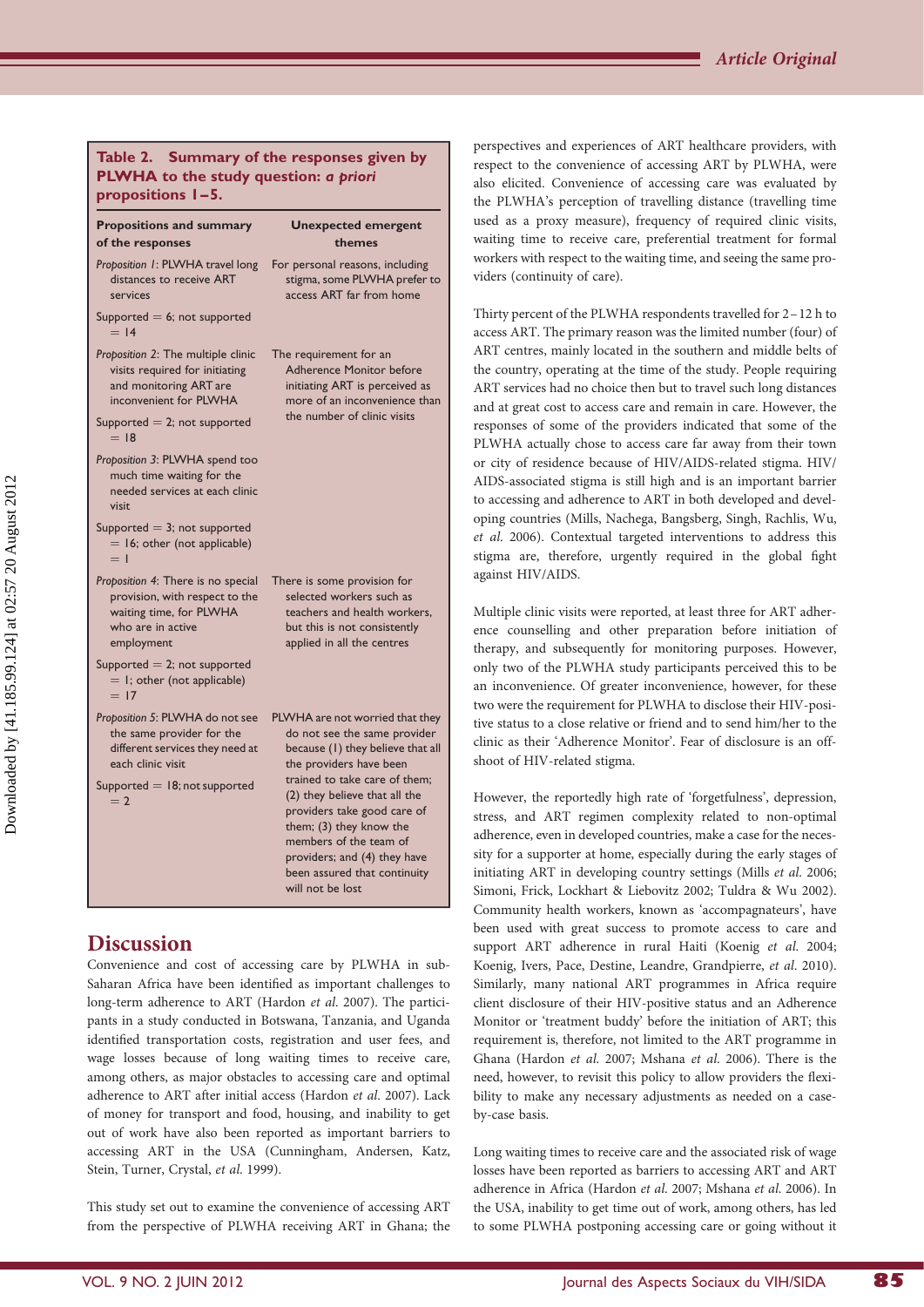(Cunningham et al. 1999). There is no literature documentation of workers being given preferential treatment, with respect to the waiting time to receive ART services, and we did not find any consistency with this practice among the ART centres studied in Ghana.

The long waiting times were in part due to the limited ART centres and providers at the time of the study. Since then, ART centres have been established in all regional and district hospitals, and there is even a push towards further expansion to the sub-district level within the GHS. Therefore, it is expected that there would be very drastic reductions in waiting times in the country. However, the latter expectation may not be realized if these centres are working under health manpower constraints due to the frequent manpower turn over and migration reported in Africa (Hagopian, Thompson, Fordyce, Johnson & Hart 2004).

It is notable that 60% of the PLWHA interviewed were not working because of HIV/AIDS-related morbidity. This calls for efforts to promote early HIV diagnosis and access to care, including ART, so as to prevent or minimize the productivity losses associated with late presentation.

Seeing the same provider did not appear to be that important to the PLWHA interviewed, which was also confirmed by the ART providers, because the patients were assured of the continuity of their care, irrespective of the personalities involved in their care. This is a pointer to an underlying relationship with the providers, which will be reported in another article. This confirms earlier studies that what is important in access and adherence to the needed care and patient satisfaction is the provider –patient relationship which makes shared decision-making possible (Beach, Duggan & Moore 2007; Demmer 2003; Fuertes, Mislowack, Bennett, Paul, Gilbert, Fontan, et al. 2007).

#### Conclusion

PLWHA respondents of this study appeared to have an understanding of the circumstances under which they were accessing ART, although they were far from convenient for them, according to the measures of convenience used in the study. Acceptability of care, assessed from the provider - patient relationships, the quality of information provided to the PLWHA, the confidentiality of the care environment, and the overall assessment of the quality of care received, may explain the PLWHA's apparent lack of concern for the degree of convenience of accessing ART. Acceptability of care, which was also studied as a component of the comprehensive study of factors related to accessing ART in Ghana, and which will be reported in another article, may throw further light on these findings.

It is important to note the similarities between the responses of the PLWHA and their ART healthcare providers, as reported in this study. This finding is striking and noteworthy because differences between the perceptions of patients and their providers on a wide range of care-related issues have been reported by others (Boyer, François, Doutre, Weil & Laberere 2006; Laine, Davidoff, Lewis, Nelson, Nelson, Kessler, et al. 1996). These patient and provider differences in care-related perceptions have frequently been associated with low patient satisfaction with care. Thus,

this corroboration or agreement between the providers' and PLWHA's perceptions of the convenience of accessing ART by PLWHA adds to the value and robustness of the study findings.

This study has a number of limitations, including the relatively small sample size. However, as a qualitative study, in-depth interviews of information-rich key informants, PLWHA accessing ART, and their care providers, provide the depth of perceptive and experiences with the concepts being studied, thus compensating for the breadth that we get from the relatively larger sample size involved in quantitative studies.

Besides this, with the nation-wide expansion of the ART programme in Ghana with private sector involvement and the resultant increases in the numbers of PLWHA accessing ART, the study findings may not reflect the realities on the ground as of today. There is the need, therefore, to replicate this study in Ghana to identify important perception changes related to the convenience of accessing ART over time which may need attention.

Important follow-up studies of the ART programme in Ghana will include the examination of the determinants of ART adherence and to test whether there are significant differences between centres or between the public and private health sectors.

This study can be replicated in other settings to examine any contextual differences which can be applied to the ART programmes to promote access and long-term adherence to ART in those settings.

## Acknowledgements

J.A.A. thanks the Geier Minority Fellowship for providing financial support for her graduate work, which made the research work in Ghana possible. The authors thank Ludovick Youmbi, PharmD candidate, class of 2012 of the Touro College of Pharmacy, New York, for the French translation of the abstract and William Lundmark, MLIS, MA, Electronic Resources Librarian, Touro Harlem Medical Library, for the language and technical editing of this paper.

#### References

Aday, L. & Andersen, R.M. (1974). A framework for the study of access to medical care. Health Services Research, 9(3), 208–220.

Aday, L. & Andersen, R. (1981). Equity of access to medical care: a conceptual and empirical overview. Medical Care, 19(12), 4–27.

Addo-Atuah, J., Gourley, D., Gourley, G., White-Means, S., Womeodu, R. & Faris, R. (2008). Access to Antiretroviral Therapy (ART) in Ghana: Factors Relating to Access. Doctoral Dissertation, University of Tennessee Health Science Center, Memphis, TN.

Alcorn, K. (2006). Clinton Foundation Secures Price Cuts for Efavirenz, Abacavir and Rapid HIV Tests. [http://www.aidsmap.com/print/Clinton-](http://www.aidsmap.com/print/Clinton-Foundation-Secures-price-cuts-for-efavirenz-abacavir-and-rapid-HIV-tests/page/1422734)[Foundation-Secures-price-cuts-for-efavirenz-abacavir-and-rapid-HIV-tests/](http://www.aidsmap.com/print/Clinton-Foundation-Secures-price-cuts-for-efavirenz-abacavir-and-rapid-HIV-tests/page/1422734) [page/1422734](http://www.aidsmap.com/print/Clinton-Foundation-Secures-price-cuts-for-efavirenz-abacavir-and-rapid-HIV-tests/page/1422734) (Accessed 29 April 2011).

Alcorn, K. (2007). Abbott Offers Price Cut to Thwart Thai Compulsory License on Kaletra.<http://www.aidsmap.com/en/page/1426260> (Accessed 29 April 2011).

Andersen, R., McCutcheon, A., Aday, L., Chiu, Y., & Bell, R. (1983). Exploring dimensions of access to medical care. Health Services Research, 18(1), 49–74. Beach, M.C., Duggan, P.S., & Moore, R.D. (2007). Is patients' preferred invol-vement in health decisions related to outcomes for patients with HIV? Journal of General Internal Medicine, 22(8), 1119 –1124.

Bill & Melinda Gates Foundation (2010). About the Foundation. [http://www.](http://www.gatesfoundation.org/about/Pages/overview.aspx) [gatesfoundation.org/about/Pages/overview.aspx](http://www.gatesfoundation.org/about/Pages/overview.aspx) (Accessed 10 December 2010).